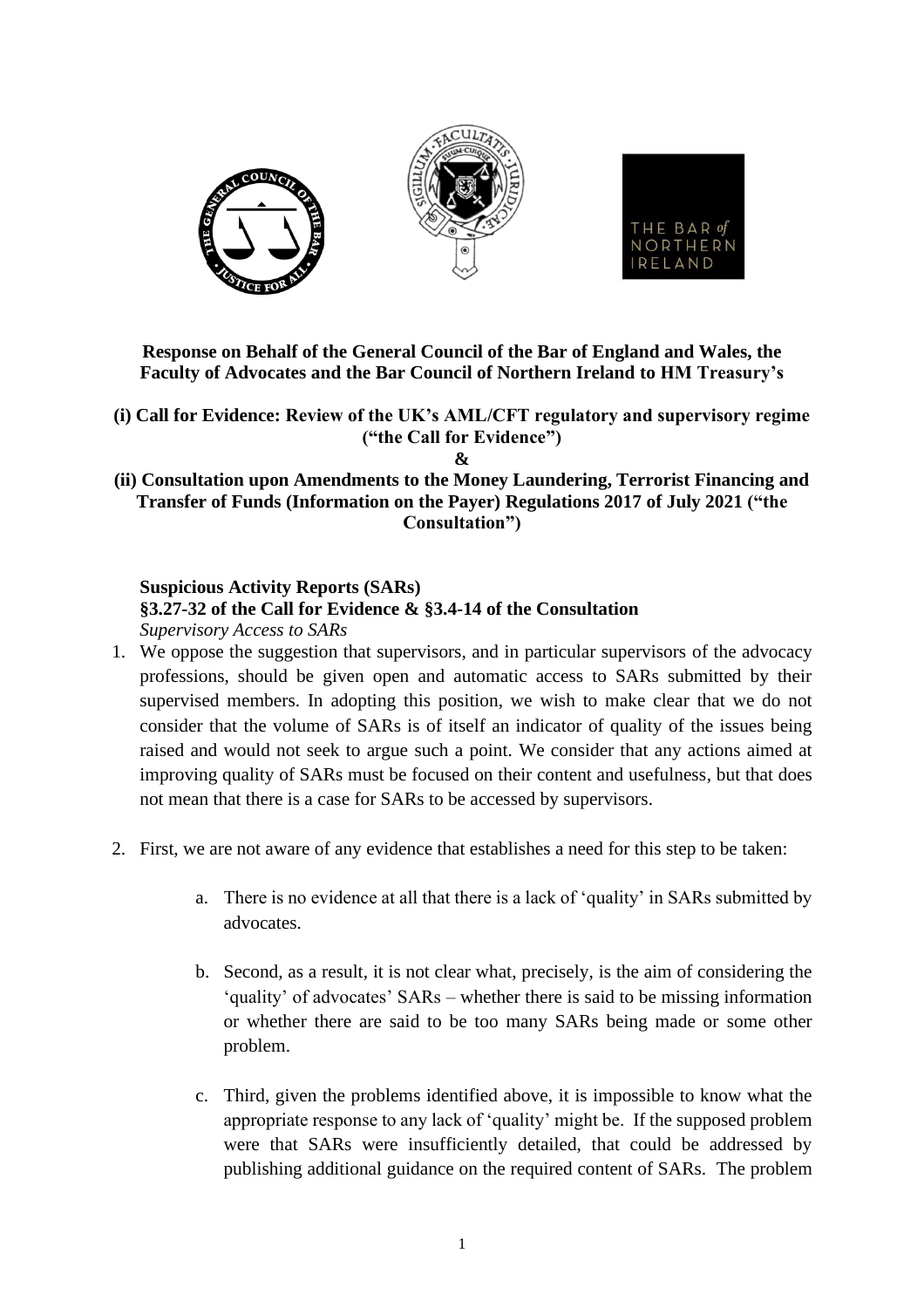is unlikely to be that there are too many SARs. While advocates are probably over-reporting,<sup>1</sup> the overall volume is low enough not to cause any material burden upon the investigative authorities.

- d. Fourth, if there was a relevant respect in which advocates' SARs lacked quality, it is completely obscure as to how allowing supervisors to review the SARs would represent the answer.
- e. Fifth, the suggested approach appears to be at odds with the overarching aim of risk-based supervision and to exacerbate the principal problem for advocates in this area, i.e. over-regulation. Such over-regulation leading both to a disproportionate burden on practitioners and an unhelpfully complicated regime that tends by its very complication to obstruct rather than facilitate the aim it is supposed to achieve.
- 3. Accordingly, we do not accept the implied presumption that there is an issue with the quality of SARs submitted by advocates.
- 4. Second, we have considerable concerns as to how such a power, when exercised, could be carried out in a way that does not risk inroads into the fundamental right of the client to legal professional privilege. Even if that could be addressed, careful consideration would need to be given to the impact it would have upon the client's confidence in the confidentiality of their communications with their legal representatives.<sup>2</sup> Given the importance of this right and the absence of any evidence of a pressing need to grant the power to review SARs to the supervisors of advocates, the introduction of such a power, in respect of our members, would seem to us to be disproportionate.
- 5. Third, as there is no call for this power from the supervisors of the advocacy professions, we also think that it would represent an unnecessary diversion of supervisors' attention away from matters that they judge, on a risk-based assessment, to be priority matters of concern. The supervisors would feel obliged to make use of the power and review SARs, even though they did not have an evidence-based need to, if only to avoid being criticised for not doing so. Indeed, the Call for Evidence suggests that, once such a power is in place, supervisors should place the use of it at "the core of their activity" (Call for Evidence, §3.30). The supervisors would be obliged to make use of a power that they have not asked for to address a problem that has not been identified as existing. That cannot be a riskbased approach to supervision or tackling money laundering.
- 6. Fourth, there is a concern that such inspection would have a negative impact upon the number and usefulness of SARs being made by advocates. Advocates would be aware that

<sup>&</sup>lt;sup>1</sup> In respect of Advocates in England and Wales, the Bar Standards Board has previously raised concerns of potential *over-compliance* with the Regulations.

<sup>2</sup> For the importance of which, see the ruling of the Court of Appeal in England and Wales in In *Bowman v. Fels* [2005] 1 W.L.R. 3083.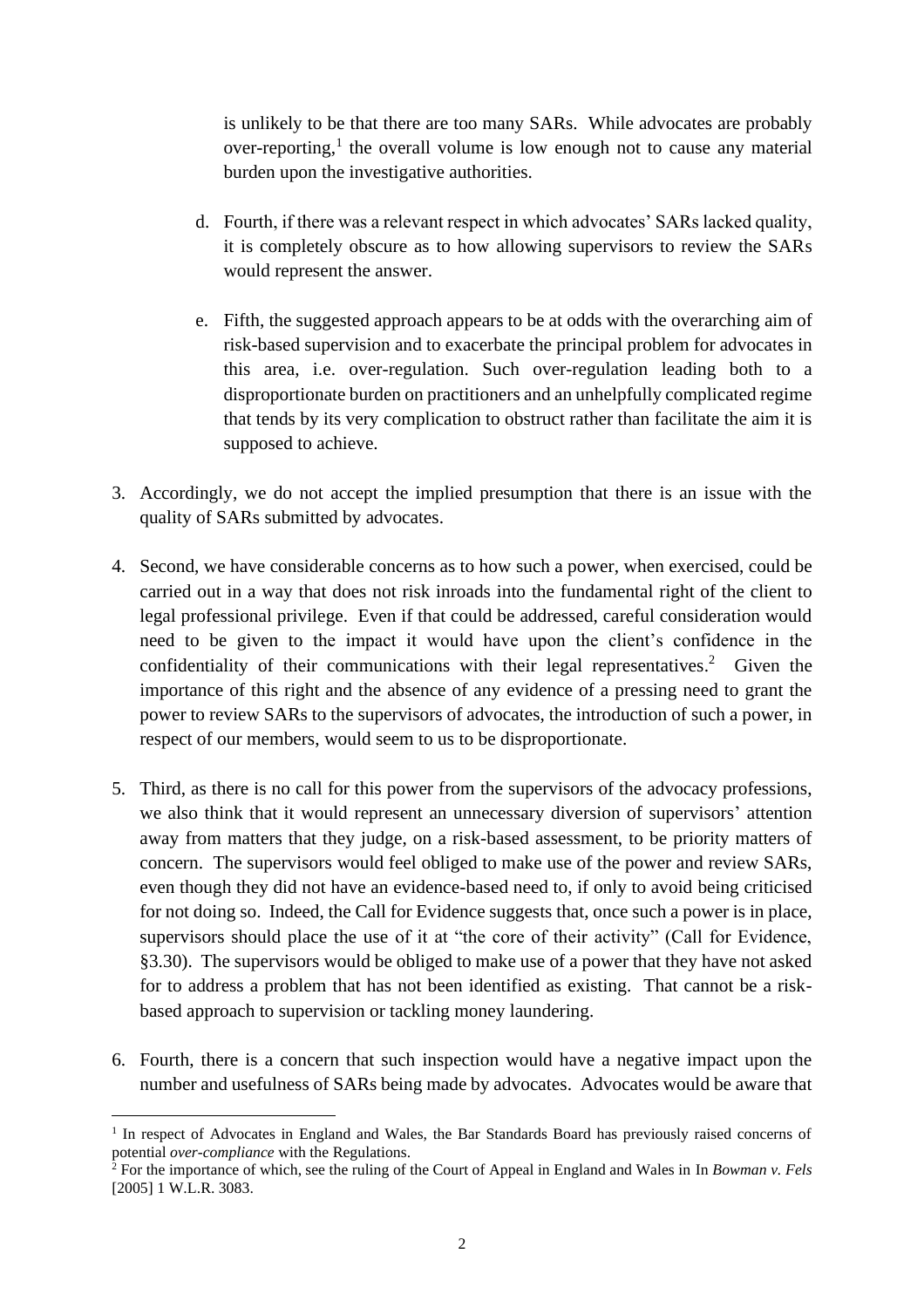their SARs would be reviewed by their disciplinary-regulator-as-supervisor. That situation opens up the possibility of advocates, on the basis of a review of their SARs, being investigated for misconduct, say, for example, for a breach of legal professional privilege for a disclosure made by a practitioner in good faith, but adjudged by their disciplinaryregulator-as-supervisor as being unjustified. Leaving aside, for now, the substantial alteration of the relationship between the advocate and their disciplinary regulator, that prospect can only, particularly in borderline cases, have a negative impact upon the number of SARs made – a matter which has been said by the NCA to be a concern in the wider legal sector. It would also be likely to impact negatively upon the quality of SARs made because the advocate would fear saying something they ought not to.

- 7. Fifth, given the very low level of SARs submitted by advocates the ability of smaller supervisors, such as the Faculty of Advocates or the Bar Council of Northern Ireland, to objectively judge and advise on the quality of SARs is limited. With little or no ability to compare SARs submitted against a broader sample of SARs, the input from these supervisors will be of little benefit to their members or law enforcement.
- 8. Finally, the proposal is being made at a time when the process of making SARs is undergoing substantial change, with, amongst other things, a new SARs IT system set to be rolled out in Spring 2022. There is a case to say that it would be better to see what impact these changes have before any further significant alterations are made.

## *Legislative Basis for Access* (Consultation §3.5-6)

- 9. As to whether the collection of such information is currently permitted under the existing anti-money laundering Regulations ("the Regulations"), we do not believe that Regulation 51(1) and Schedule 4 of the Regulations alone provide a lawful basis for supervisors to access and view the content of SARs. We believe that those provisions may, at most and where the evidence exists, assist a supervisor in assessing whether there is a need to collect such information as being necessary for performing their supervisory functions. However, absent reliance upon a specified gateway provision that expressly grants the right to review the otherwise confidential contents of an SAR, the automatic collection and review of SARs by a supervisor would appear to be without a lawful basis.
- 10. We do consider that the investigative power within Regulation 66 could be used to compel the provision of an SAR or a number of SARs, but that is a materially distinct position and power from the grant of a right of access to all SARs made by the supervised population. The powers within Regulation 66 are, as the Consultation points out, subject to preconditions and safeguards both within the regulation itself and Regulation 72. The current proposal would appear to grant open, unrestricted access to SARs, coupled with a future obligation upon supervisors to make the review of SARs part of their core duties and "their wider supervisory assessments" (Call for Evidence, §3.31). Safeguards are not mentioned. We believe that the current provision, where the supervisors of the advocacy professions have the right to call for specific information, on notice and where reasonably required in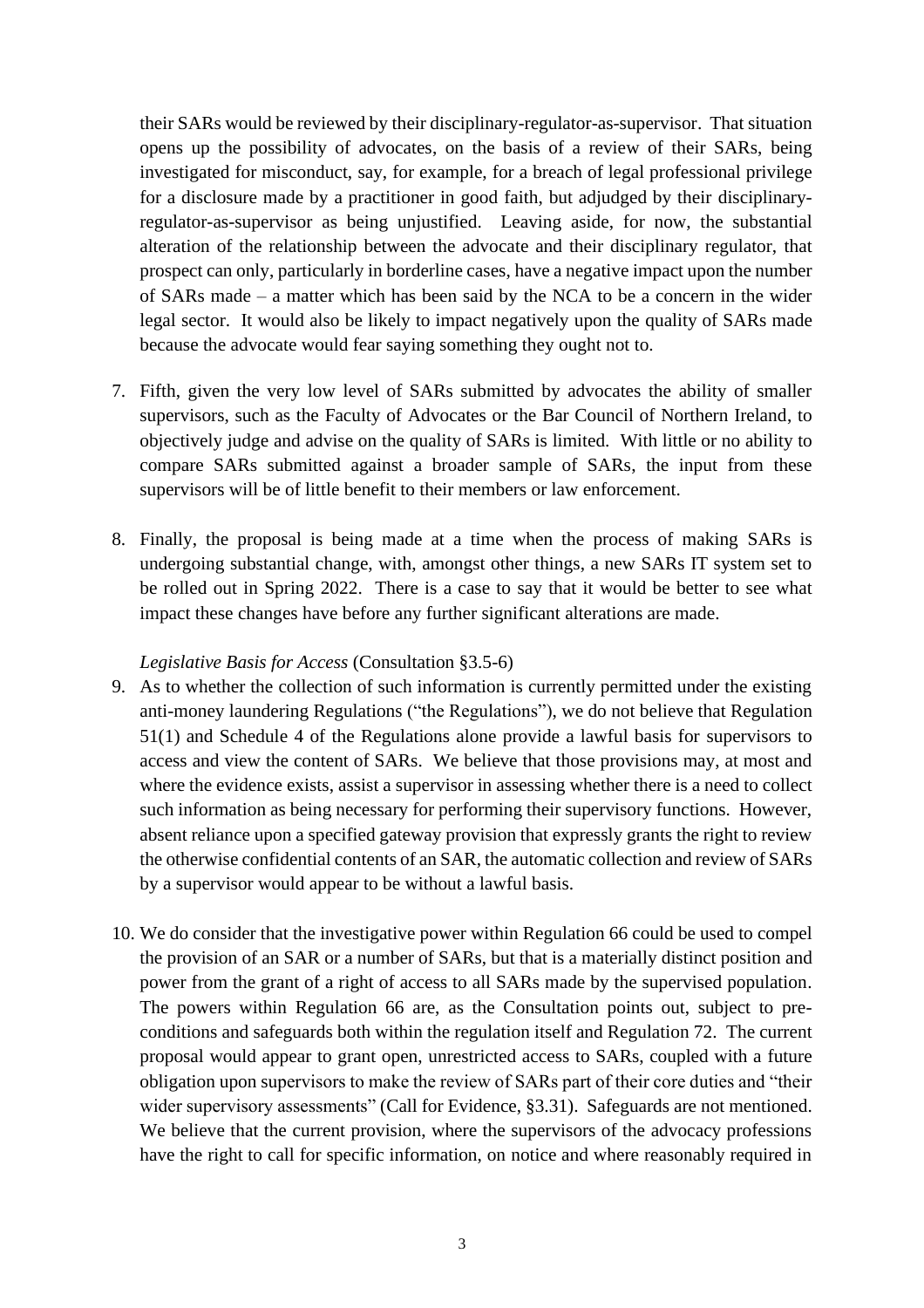furtherance of an investigation, is an effective and sufficient tool that properly balances the interests of the supervisor and the supervised professions in a risk-based manner.

11. We further believe that the proposal, at §3.32 of the Call for Evidence, for a "a more substantial integration of the supervision, enforcement and reporting spheres" where supervisors are reviewing both the quality of the content of an SAR and the decision as to whether to make an SAR or not, would be a very radical step. It would effectively hand over the control and monitoring of the SAR system to the supervisors. That could well lead to a fragmented and inconsistent approach to enforcement. More fundamentally, absent the evidence for the need for such a change, it is difficult to see how this can be regarded as a truly risk-based approach to AML/CTF supervision. We do not support such a proposal.

## *Essential Safeguards*

- 12. Should the government continue with the proposal to grant to supervisors a power of access to SARs, we would strongly suggest that the power is one that is not granted automatically or for all time. We would suggest that the matter is dealt with by way of:
	- a. making it a power that a supervisor could apply to have rather than be automatically granted;
	- b. for any such application to make a case for why it is needed;
	- c. for the applying supervisor to state whether they wish to have access to nonanonymised SARs and, where they do, to be required to make a case as to why such identifying material is required;
	- d. for there to be a presumption against granting access to identifying material in SARs and for there to be a requirement for "strong grounds" for such access to be granted;
	- e. for the supervised population to be consulted as part of the process of consideration of the application;
	- f. for the grant of any such power to be on specified terms, including as to duration;
	- g. that it is subject to review by HMT/OPBAS and reporting from the supervisor, so as to ensure that the power is being properly exercised, being used to meet the risk identified and remains necessary; and
	- h. automatically suspends at a set period in time if not renewed.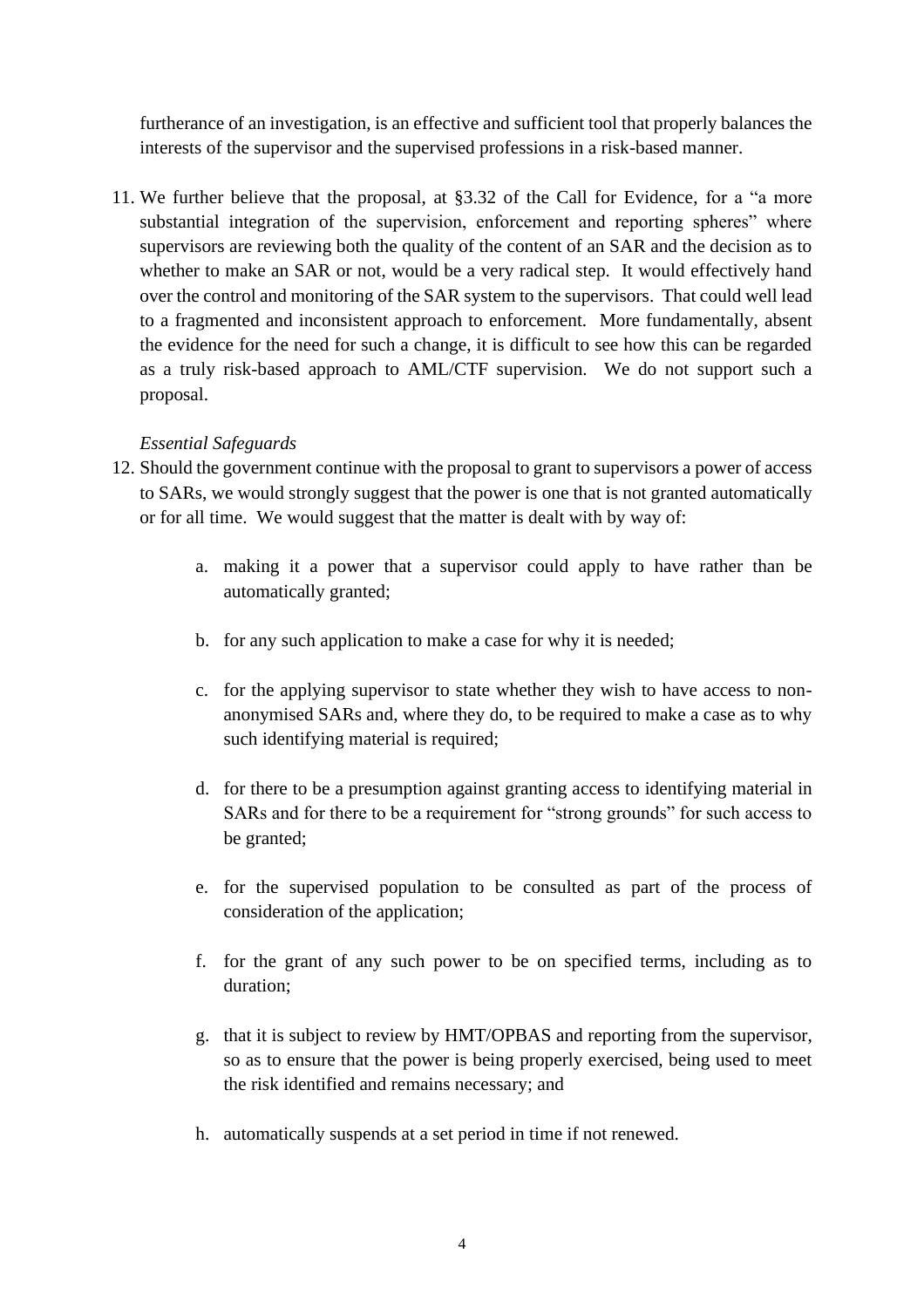13. Such safeguards would help to ensure that the granting and use of the power is carried out proportionately and remains risk-based. The granting of a blanket power would, in the case of the supervision of advocates, meet neither of those requirements.

#### *Supervisory Access to SARs as Part of the 2022 Statutory Instrument*

- 14. We note that the proposal for supervisors to have access to the content of SARs is the subject of both the Consultation (§3.4 *et seq.* & Qs.13-18) and the Call for Evidence (§3.27 *et seq* & Qs.40-42). This is of concern.
- 15. Paragraph 1.18 of the Call for Evidence states that "A final report setting out the findings of the review and, where relevant, possible options for reform will be published no later than 26 June 2022. Further consultation may be conducted in response to the findings of this review." The Consultation at §1.1 states that the current plan is for amendments to the Regulations to be "taken forwards through focused secondary legislation due to be laid in Spring 2022". The Consultation is said to be for amendments that "are being made now" as "they are either time-sensitive or relatively minor, proposals for change which are in development" (§1.19).
- 16. However, it would appear that the Call for Evidence proceeds on the basis that the change *being consulted upon* will be made. Question 41 of the Call for Evidence is predicated on the basis that the power to access SARs by supervisors will be granted: "41. What impact would there be from enhancing the role of supervisors to bring the consideration of SARs and assessment of their quality within the supervisor regime?". It is axiomatic that supervisors cannot "bring the consideration of SARs *and assessment of their quality* within the supervisor regime" unless the power to access the content of the SARs in question has already been granted. This could be seen to suggest that the decision to grant supervisors access to the content of SARs has already been taken. Moreover, if that were not the case, then the proposal for there to be "substantive legal obligations on supervisors to bring the consideration of SARs into the core of their activity" (§3.30) would not be under consideration. This calls into question the point of consulting on whether to permit supervisors to have access to the content of SARs: the decision to do so may already have been made. $3$
- 17. This is particularly regrettable as it is not clear *why* the proposal to permit supervisors to have access to the content of SARs is a matter that needs to be in the Consultation or is required to be part of the Spring 2022 Statutory Instrument. As stated, the amendments to the Regulations are expressly said to be those that are "either time-sensitive or relatively minor".

<sup>&</sup>lt;sup>3</sup> We note that the terms of the proposed change are not in Annex D: Drafting for Consultation. The draft regulations provided are for specific issues, e.g. Art Market Participants. The fact that the draft regulations at Annex D start at number 14 suggest that lower numbered regulations (1-13) have also been drafted and their position in the proposed SI at least provisionally determined. There is also no reason to believe that amending regulation will stop at regulation 19A.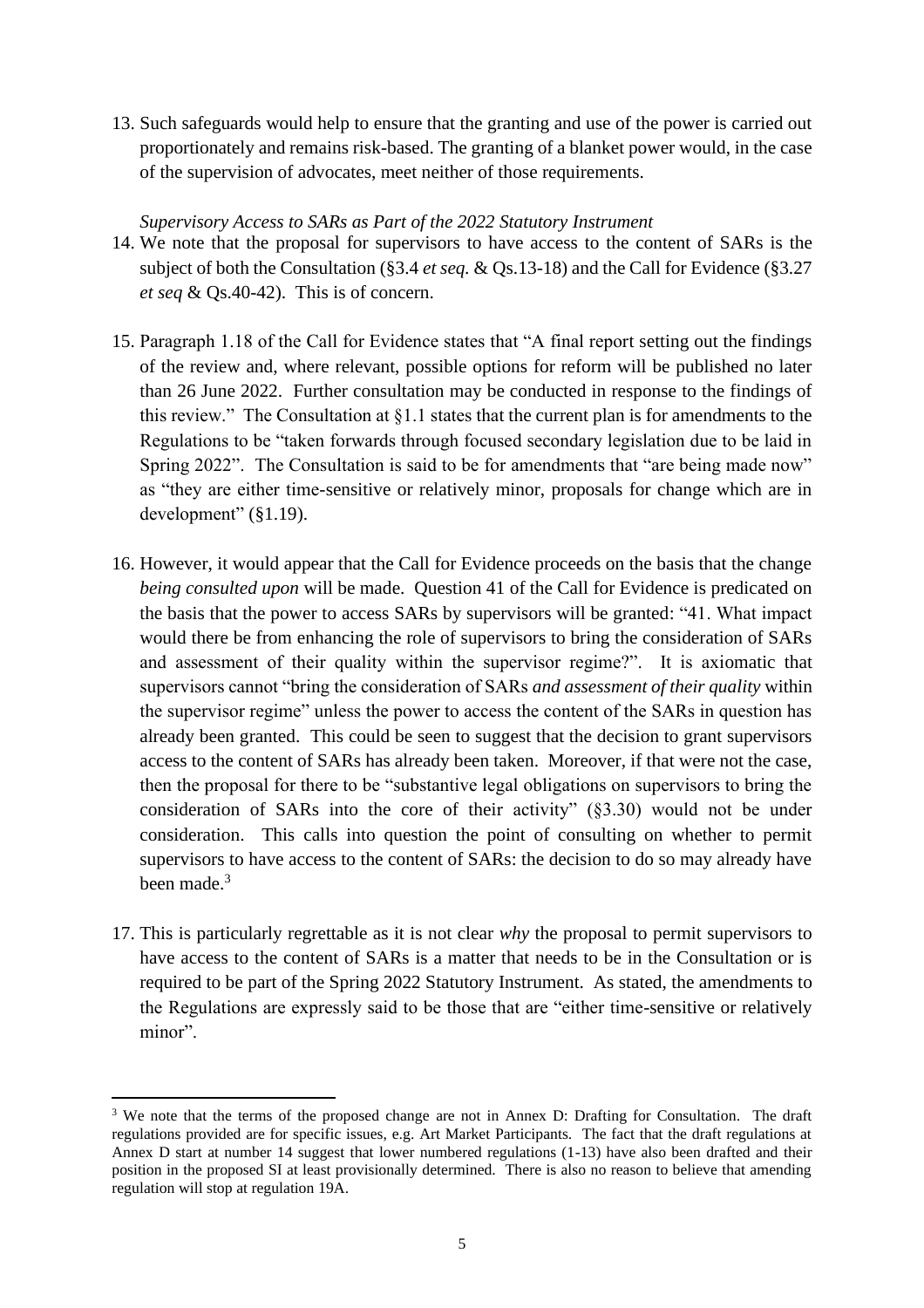- 18. The proposed change is certainly not "relatively minor". In the case of legal professionals, it materially changes the relationship between practitioners and their disciplinary regulator. The regulator will have access to otherwise confidential material that has only been shared with law enforcement by operation of a legal compulsion backed up by potential criminal sanction. Supervisors will be granted privileged access to material that they would otherwise not have any right to see and, upon receipt of it, have the power to commence a disciplinary process against the practitioner on the basis of that material. That will happen without there needing to be any pre-existing investigation or any suspicion in respect of the practitioner, let alone any complaint having been made against the practitioner by any person at all. It represents an enormous expansion of the disciplinary regulator's powers and an equally large encroachment into the right of the practitioner to practice without undue interference and the client's right to confidential representation. It permits the disciplinary regulator, as supervisor, to peer right into the very heart of the otherwise confidential relationship between practitioner and client. For those reasons alone, such a change cannot be described as "minor" or uncontroversial.
- 19. The proposed change is also not "time-sensitive". If it were, then a case for such urgency would have been made in the Consultation. No such claim is made, either in the Consultation or the Call for Evidence. No evidence is cited at all. At most, the case for there being a need for such a change is described as "*arguable*" (Call for Evidence, §3.28). Moreover, if it truly were time-sensitive and if the Call for Evidence is a *bona-fide* exercise, then the need for supervisors to bring the consideration of SARs "into the core of their activity" would be too urgent for that, longer, slower and later-reporting process.
- 20. We would urge the government to remove the proposal for supervisors to have access to the content of SARs from its planned Spring 2022 Statutory Instrument and permit the Call for Evidence process to complete before re-visiting this matter.

#### **Response to Questions**

*The Consultation*

## **13. In your view, is access by AML/CTF supervisors to the content of the SARs of their supervised population necessary for the performance of their supervisory functions? If so, which functions and why?**

For the reasons given above, we do not consider that access by the AML/CTF supervisors of the advocacy professions to the content of our members' SARs, beyond their existing powers, is necessary or desirable for the effective performance of their supervisory functions.

## **14. In your view, is regulation 66 sufficient to allow supervisors to access the contents of SARs to the extent they find useful for the performance of their functions?**

For the reasons given above, we consider that Regulation 66 is sufficient to allow supervisors risk-based and proportionate access to the contents of SARs to the extent they find useful for the performance of their functions.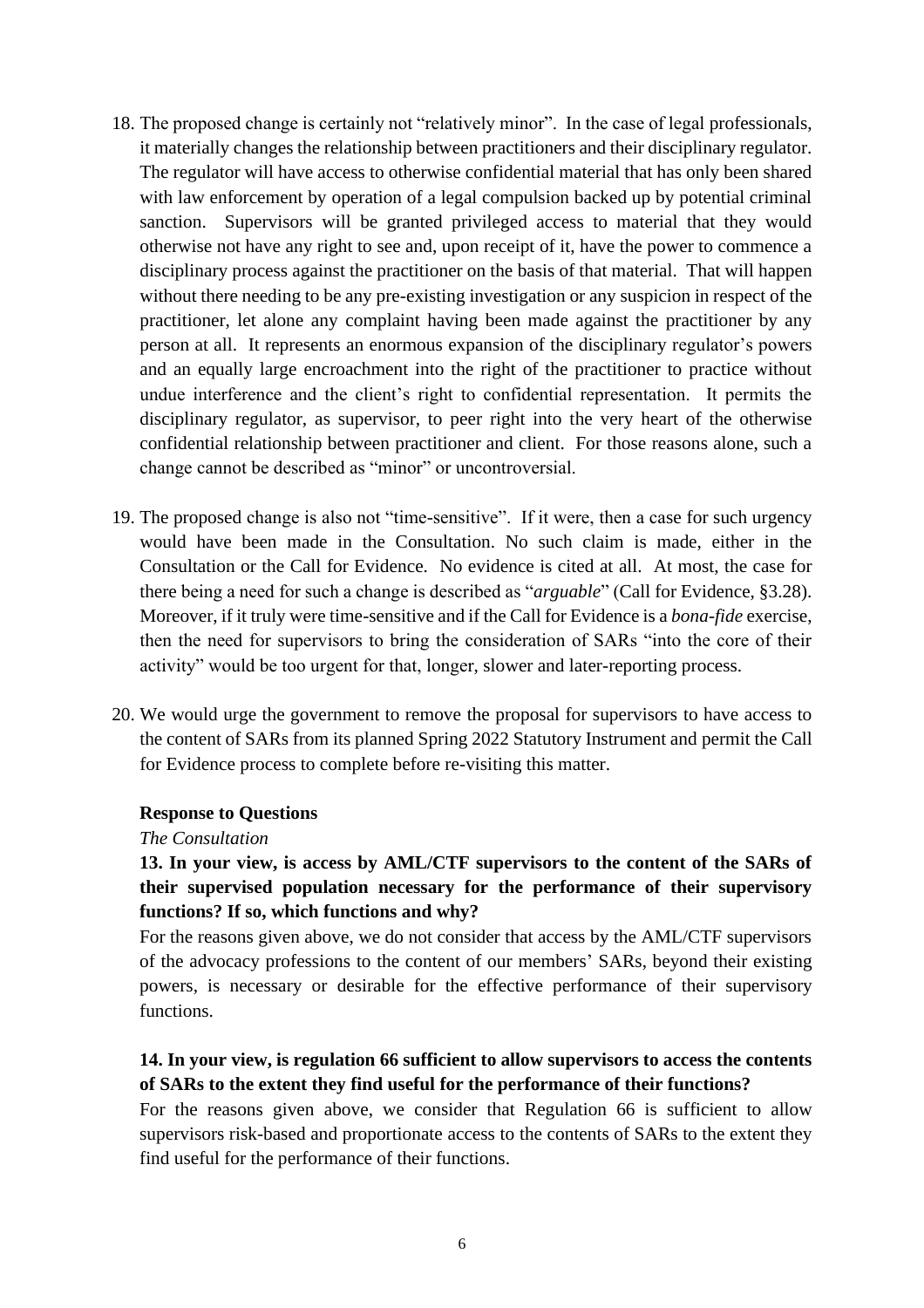## **15. In your view, would allowing AML CTF supervisors access to the content of SARS help support their supervisory functions? If so, which functions and why?**

For the reasons given above, we do not consider that allowing AML/CTF supervisors of the advocacy professions automatic access to the content of SARs would help support their supervisory functions. We would go further and say that it has the potential to detract from their ability to carry out their supervisory function in a risk-based, proportionate and efficient manner.

# **16. Do you agree with the proposed approach of introducing an explicit legal power in the MLRs to allow supervisors to access and view the content of the SARs submitted by their supervised population where it supports the performance of their supervisory functions under the MLRs (in the event a view is taken that a power doesn't currently exist)?**

We do not agree with the proposed approach of introducing an explicit legal power in the MLRs to allow the supervisors of the advocacy professions to access and view the content of the SARs submitted by their supervised population as we do not believe that it would support the performance of their supervisory functions under the Regulations. We believe that a proportionate power to properly access SARs, where there is such a need, already exists within the Regulations in the form of Regulation 66. If the government intends to pursue this matter, and it would appear that it does, a power to have access to SARs outwith the investigatory power within Regulation 66 would, in our view, have to be provided for expressly within any amending legislation. If that avenue is pursued, we would strongly urge the government to make the power subject to the safeguards we refer to above at §12, i.e. that the power is not automatically granted, is time limited if activated and is subject to review.

# **17. In your view, what impacts would the proposed change present for both supervisors and their supervised populations, in terms of costs and wider impacts? Please provide evidence where possible.**

**18. Are there any concerns you have regarding AML/CTF supervisors accessing and viewing the content of their supervised populations SARs? If so, what mitigations might be put in place to address these? Please provide suggestions of potential mitigations if applicable.**

As set out above, we believe that allowing AML/CTF supervisors of the advocacy professions access to the content of SARs would detract from their ability to carry out their supervisory function in a risk-based, proportionate and efficient manner. We would cite the absence of any call from any of the supervisors of the advocacy professions for such a power as evidence of this being the case.

We also believe that it would have a negative impact on the readiness of the members of the supervised advocacy professions to make SARs. Members of the professions would be well aware that their SARs are being reviewed by their disciplinary-regulator-as-supervisor with an obligation to investigate and pursue any misconduct found. As the making of SARs within the field of legal advice and representation is complicated by the duty to maintain the client's legal professional privilege, the decision whether to make an SAR or not is one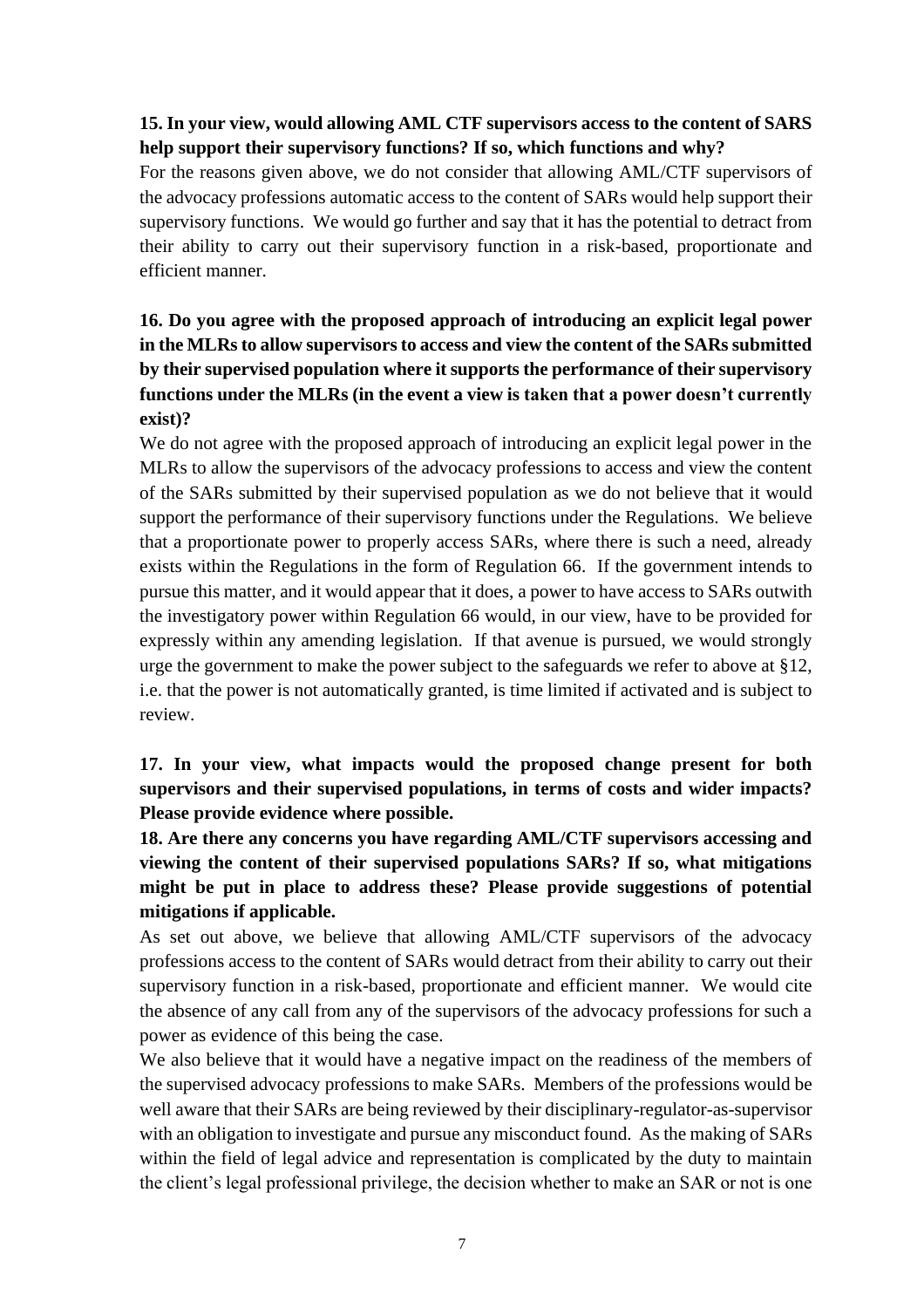that will be finely balanced. The knowledge that such a decision will be reviewed by the practitioner's disciplinary regulator is highly likely to have a negative impact upon the number and usefulness of SARs made by advocates.

Given the competing obligations of making a required disclosure and maintaining a client's legal professional privilege, it is difficult to see how, if such a power of review is granted to the supervisors of the advocacy professions, useful mitigation could be put in place.

## *The Call for Evidence*

**40. Do you think the MLRs support efficient engagement by the regulated sector in the SARs regime, and effective reporting to law enforcement authorities? If no, why?** We are not aware of any evidence within the advocacy professions of the Regulations not supporting the efficient engagement by the regulated sector in the SARs regime or the effective reporting of money laundering suspicions to law enforcement authorities.

# **41. What impact would there be from enhancing the role of supervisors to bring the consideration of SARs and assessment of their quality within the supervisor regime?**

We do not consider that the proposals in relation to supervisors being required to consider SARs and make assessments as to their quality, or number, would 'enhance' the role of supervisors in relation to the AML/CTF actions of their supervised populations. For the reasons given above, we do not consider that access by the AML/CTF supervisors of the advocacy professions to the content of our members' SARs, beyond their existing powers, is necessary or desirable for the effective performance of their supervisory functions.

## **42. If you have concerns about enhancing this role, what limitations and mitigations should be put in place?**

We do have concerns about the role of the AML/CTF supervisors of the advocacy professions being altered to permit the review of advocates' SARs. We would urge the government not to grant such a power. If the matter is pursued, we would strongly urge the government to make the power subject to the safeguards we refer to above at §12, i.e. that the power is not automatically granted, is time limited if activated and is subject to review.

## **43. What else could be done to improve the quality of SARs submitted by reporters?**

We reject the implied presumption framed within this question that there are issues in relation to the quality of SARs submitted by advocates. We are not aware of any evidence that the supervisors of the advocacy professions are concerned as to the quality of the SARs made by their supervised professions. We would suggest that until such evidence is provided there should not be an attempt to 'fix' a problem that does not appear to exist.

# **44. Should the provision of high value intelligence to law enforcement be made an explicit objective of the regulatory regime and a requirement on firms that they are supervised against? If so, how might this be done in practice?**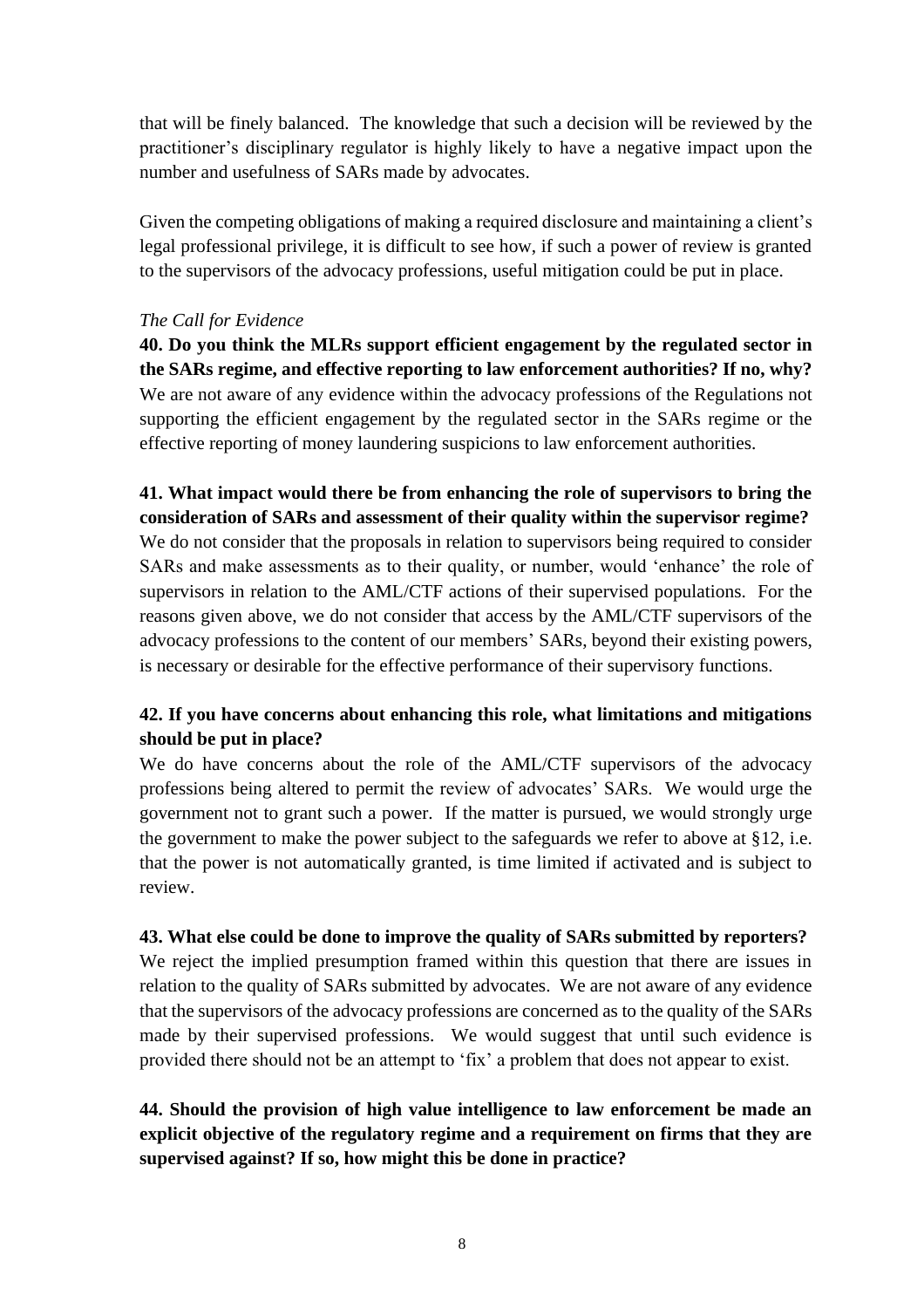For the reasons given above, we do not consider that the provision of high value intelligence to law enforcement be made an explicit objective of the regulatory regime and a requirement upon the supervised population. It is worth noting that the Call for Evidence refers to the supervised population as consisting of "firms". That is not the case in the advocates' professions, where such an obligation, if created, would fall to the very great extent upon individual practitioners. This would be a very strict and burdensome requirement to place on practitioners with no corporate income and limited, or no, backoffice support with which to meet it. In that respect we would re-iterate the point that there is no evidence that such a requirement is needed within our supervised population and point out that such a measure could not be said to enhance *risk-based* supervision.

# **Guidance §3.42-47 of the Call for Evidence**

- 21. We remain of the view that the profession of advocates should have their own stand-alone guidance, ideally approved by HM Treasury. The current arrangement does not recognise the substantial differences within the legal sector, for example between solicitors firms and individual advocates. The current situation requires advocates to consider both the general, legal sector wide guidance, which in substantial parts has no application to their practice, and their own, bespoke guidance. It is entirely unclear as to how this assists the advocate in taking a proportionate approach to their anti-money laundering and counter terrorist financing obligations.
- 22. Moreover, the process of building a separate work of guidance into the general, legal sector wide guidance is unduly complex due to the size and diversity of the groups involved. Such a lengthy process is in no-one's interest.

#### **Response to Questions**

#### *The Call for Evidence*

## **49. In your view does the current guidance regime support relevant persons in meeting their obligations under the MLRs? If not, why?**

For the reasons given above, we do not consider that the current guidance regime supports relevant persons in meeting their obligations under the MLRs.

#### **50. What barriers are there to guidance being an effective tool for relevant persons?**

As matters stand, advocates are obliged to consider both the general, legal sector wide guidance, despite it having, in substantial parts, no application to their practice and their own, bespoke guidance. This acts as a wholly unwarranted barrier to effective, focused and accessible guidance being put into the hands of advocates aiming to take a proportionate and risk-based approach to their AML/CTF obligations.

## **51. What alternatives or ideas would you suggest to improve the guidance drafting and approval processes?**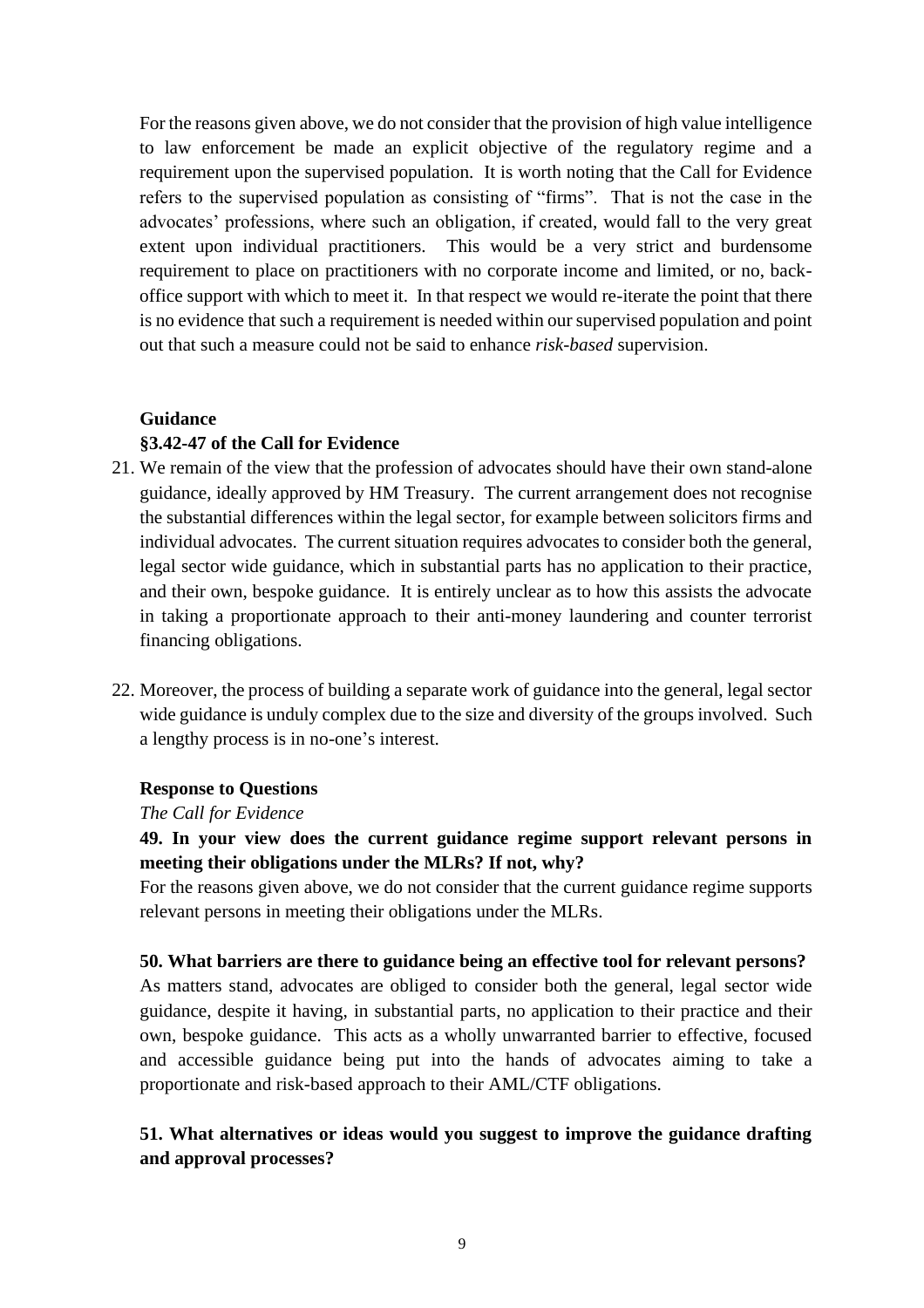Advocates, given their distinct means of practice, their low-risk profile and their limited professional interaction with their lay clients, should be permitted to have their own standalone, HM Treasury approved guidance.

# **Supervisory Review Structure of the AML/CFT supervisory regime, Call for Evidence, §4.7-11**

## *The Proposal for the Consolidation of Supervisors*

- 23. We are concerned that the implication behind these questions is that there is an optimum or preferred quantity of supervisory bodies. We consider this to be wrong and an arbitrary aim based on a flawed and unproven assumption. Consistent with the views we have expressed in relation to other aspects of this Call for Evidence, we think that the paramount aim of any supervisory regime must be to adopt a risk-based approach. Legal services cover a broad spectrum of services, each with different risk profiles and covering separate legal jurisdictions. In order to have useful insight and tailored, effective responses to the diverse risks that exist across the broad scope of legal services, a range of supervisory bodies are required to be involved. These supervisory bodies can provide immediate expertise, local application plus linkage and integration into a wider oversight of business activities, thus reducing regulatory burdens and improving competitiveness.
- 24. Any proposal to reduce or consolidate the number of supervisory bodies would have to prove that it would not be detrimental to this risk-based approach. Leaving aside the jurisdictional and devolution issues that would need to be overcome, it would be wholly unacceptable to seek to absorb the lower risks that apply to the advocates profession, with its very distinct business activities and structural protections against AML, into those of a wholly different area of the legal sector solely to reduce the number of bodies involved. In our view this would be entirely counterproductive and damaging to the risk-based model of AML/CTF regulation.
- 25. If concerns exist about there being a tension between a risk-based approach and divergence of practice across a range of supervisory bodies, we consider that there are various mitigations which could moderate and standardise supervisory approaches where it is appropriate to do so. These include:
	- a. Supporting the work of the Legal Sector Affinity Group (LSAG);
	- b. OPBAS adopting a more proactive role in information sharing and peer networking;
	- c. Encouraging "clusters" of related or similar supervisory bodies to pool knowledge, resources and approach. This has already happened successfully across the advocates profession as is reflected in both this response and the specific guidance that we produced as Part 2 of the overall LSAG Guidance;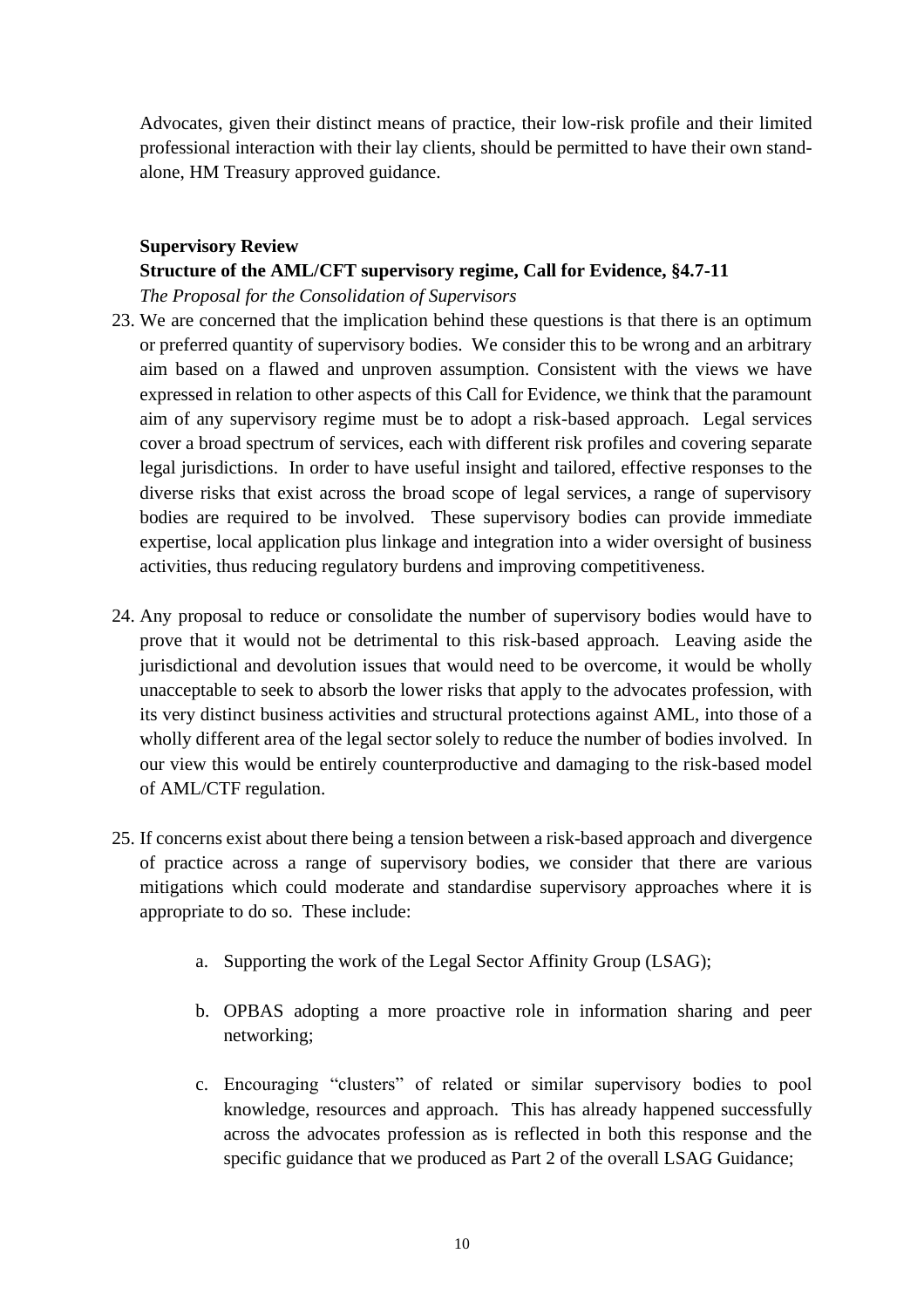- d. A program to streamline and rationalise the cumulative demands on supervisors arising out of the requirement to separately engage with OPBAS, HMT, NRA and others on similar aspects of money laundering supervision.
- 26. If a concern still persists regarding the number of supervisory bodies, we strongly suggest that a better approach to adopt and one that would be wholly consistent with a risk-based approach (and that would in turn reflect views we have previously expressed) would be to reduce the expectations or even exclude from the current scope of supervisory oversight any supervisory bodies that have proven to represent a low-risk regulatory population (such as advocates) so that resources and consistency can be focused instead on those bodies that have responsibility for higher-risk populations.

#### **Response to Questions**

*The Call for Evidence*

Structure of the supervisory regime

**Q 55. What in your view would be the arguments for and against the consolidation of supervision into fewer supervisor bodies? What factors should be considered in analysing the optimum number of bodies?**

For the reasons set out above, we consider that a reduction in the number of supervisors for the advocates' professions would not assist in the maintenance or improvement of the fight against money laundering or terrorist financing. We do not consider that there is an "optimum number" of supervisors or that there should be an attempt to find one. Any such goal would be arbitrary and unhelpful. What matters is informed, responsive, risk-based supervision. For low-risk professions such as advocates, consolidation or increased oversight through further or more distant levels of supervision consolidation represents the death knell to proportionate and effective risk-based supervision.

## **Call for Evidence, §4.12** *et seq.*

- 27. The experience of the advocates' professions of OPBAS has not been entirely satisfactory. Our view is that OPBAS is yet to deliver any notable service to the advocates' professions' supervisors that ultimately assists their members in better understanding or addressing their anti-money laundering and counter terrorist financing risks and obligations.
- 28. We regret the fact that OPBAS, despite being funded by contributions from all supervisors, does not always engage with supervisors in a productive or transparent manner. For example, OPBAS does not publish an annual work plan or issue any measurable objectives against which to assess its performance. Whilst it exhorts supervisors to share information and intelligence, OPBAS itself seems reluctant to engage in dialogue with supervisors. It does not consult supervisors of the advocates' professions before publishing its annual findings. It specifically prevents those supervisors from pooling knowledge obtained from respective OPBAS site visits.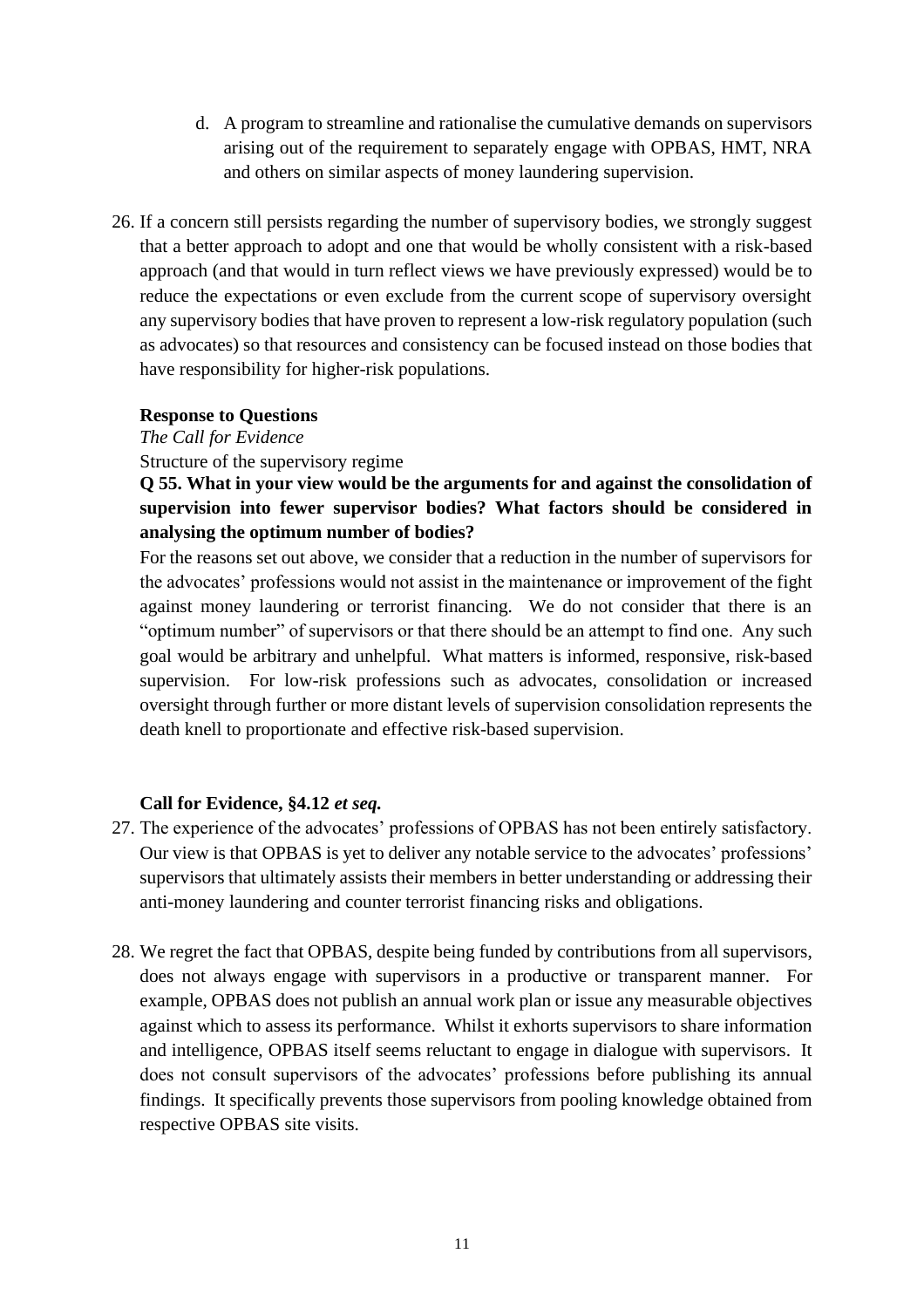- 29. If OPBAS is to continue to play a role in the improvement of supervision, it should be required to focus on assisting supervisors and their members with best practice and riskbased solutions to the regulatory requirements of the regime. We also believe that, in keeping with the principle of risk-based supervision, those solutions should reflect the inherently lower AML/CTF risk arising from the nature of an advocate's work. We will consider OPBAS to be effective in this regard when we see more sustained evidence of them applying appropriate context when commenting on supervisory performance. Regrettably, we feel that we are, too often, subject to a relatively rigid and singular definition of what effective supervision looks like, despite the markedly different activities and risk profiles that arise across the spectrum of legal services. This is why (in relation to which see above) the stand-alone guidance for advocates is of such fundamental importance.
- 30. Greater openness would also assist. If collaboration and information-sharing are aims that OPBAS wishes to achieve, we would appeal to OPBAS to lead by example in that regard. Annual reports on supervisory performance should not be published to external audiences without prior engagement with the supervisors referenced within such publications. This is uncollaborative, unnecessarily divisive and exclusionary. Supervisors with similar risk profiles, such as our supervisors of the advocates' professions, should be facilitated to share knowledge and thus develop appropriate and consistent risk-based approaches borne out of the site visits undertaken by OPBAS. Instead, the experience of the advocates' professions is that the OBPAS Supervisory Assessments lacked transparency as to the goals that were being sought, the information required and the preparation that could have been undertaken by the supervisors in order to prepare for the meetings. As such, the best information was not able to be given at the time that it was requested.
- 31. We consider that OPBAS *could* play a valuable role to help supervisors navigate, align and plan their interaction with the array of the various entities who all feature on the AML landscape (e.g. NECC, NRA, NCA, ISEWG, HMT, OPBAS). If they could streamline, consolidate or assist in this regard, it would prevent any inefficient or duplicative effort that might otherwise risk supervisory effectiveness. Good supervision requires focus, consistency, clarity and efficient processes. There is an opportunity for OPBAS, by summarising and signposting, to perhaps add much needed value – helping supervisors ensure they are familiar with all developments and requirements that they should be meeting.

**Response to Questions**

*The Call for Evidence* Effectiveness of OPBAS

**56. What are the key factors that should be considered in assessing the extent to which OPBAS has met its objective of ensuring consistently high standards of AML supervision by the PBSs?**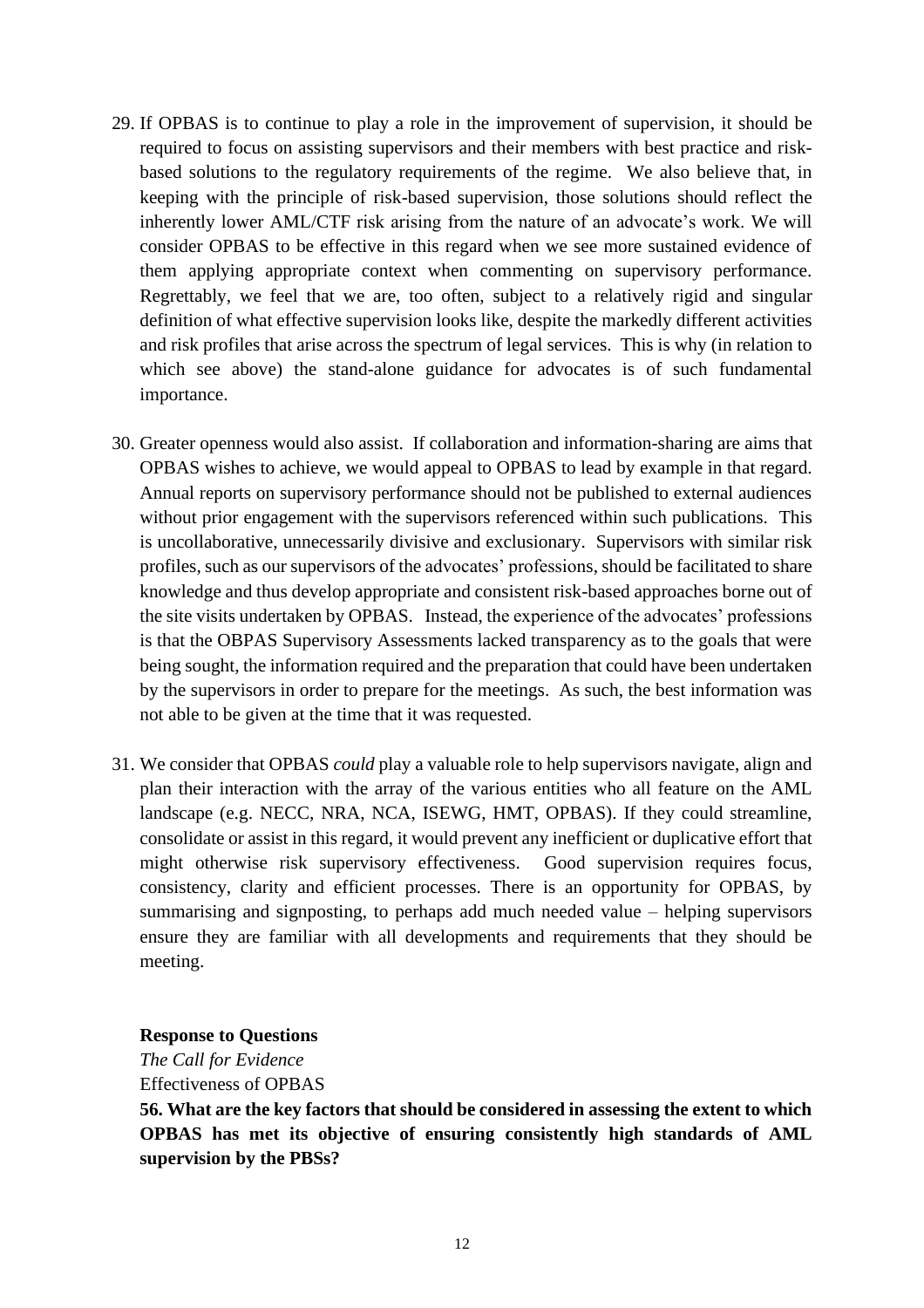We believe that OPBAS should be assessed on the basis of whether it delivers a service that materially enhances supervisors' ability to assist their members in better understanding or addressing their anti-money laundering and counter terrorist financing risks and obligations. At present we do not regard OPBAS as being able to meet that level of effectiveness. We will also not consider OPBAS to be more effective in the aim of improving supervision until we see a more sustained application of appropriate context by them when understanding, assessing and commenting on supervisory performance. With regards to the supervisors of the advocates' professions, that context must be founded upon and thus reflect the inherently lower AML/CTF risk arising from the nature of an advocate's work.

## **57. What are the key factors that should be considered in assessing the extent to which OPBAS has met its objective of facilitating collaboration and information and intelligence sharing?**

As a first step to encouraging openness and information sharing OPBAS must first embrace transparency, information sharing and collaboration with the supervisors it is duty-bound to assist. Until such time as it can safely be said to have adopted those values in its approach to supervision it must be considered to having not met this objective.

## **Remit of OPBAS**

## **58. What if any further powers would assist OPBAS in meeting its objectives?**

We do not see OPBAS as either requiring or being enhanced by the provision of any further powers. For the reasons given above, and to those ends that we have stated should be aimed for, we believe that OPBAS should instead focus on making best use of its existing powers.

# **59. Would extending OPBAS's remit to include driving consistency across the boundary between PBSs and statutory supervisors (in addition to between PBSs) be proportionate or beneficial to the supervisory regime?**

No. We do not believe that a drive for any greater uniformity of approach or outcomes is a goal to be strived for. What matters is context-driven, risk-based, proportionate supervision. In addition, we consider that until OPBAS has mastered assisting the improvement of the quality of supervision within its current jurisdiction it would be unfair on it, those it is currently responsible for and the statutory supervisors for it to take on any more responsibilities.

## **Bar Council of England and Wales, the Faculty of Advocates and the Bar Council of Northern Ireland**

## **12 OCTOBER 2021**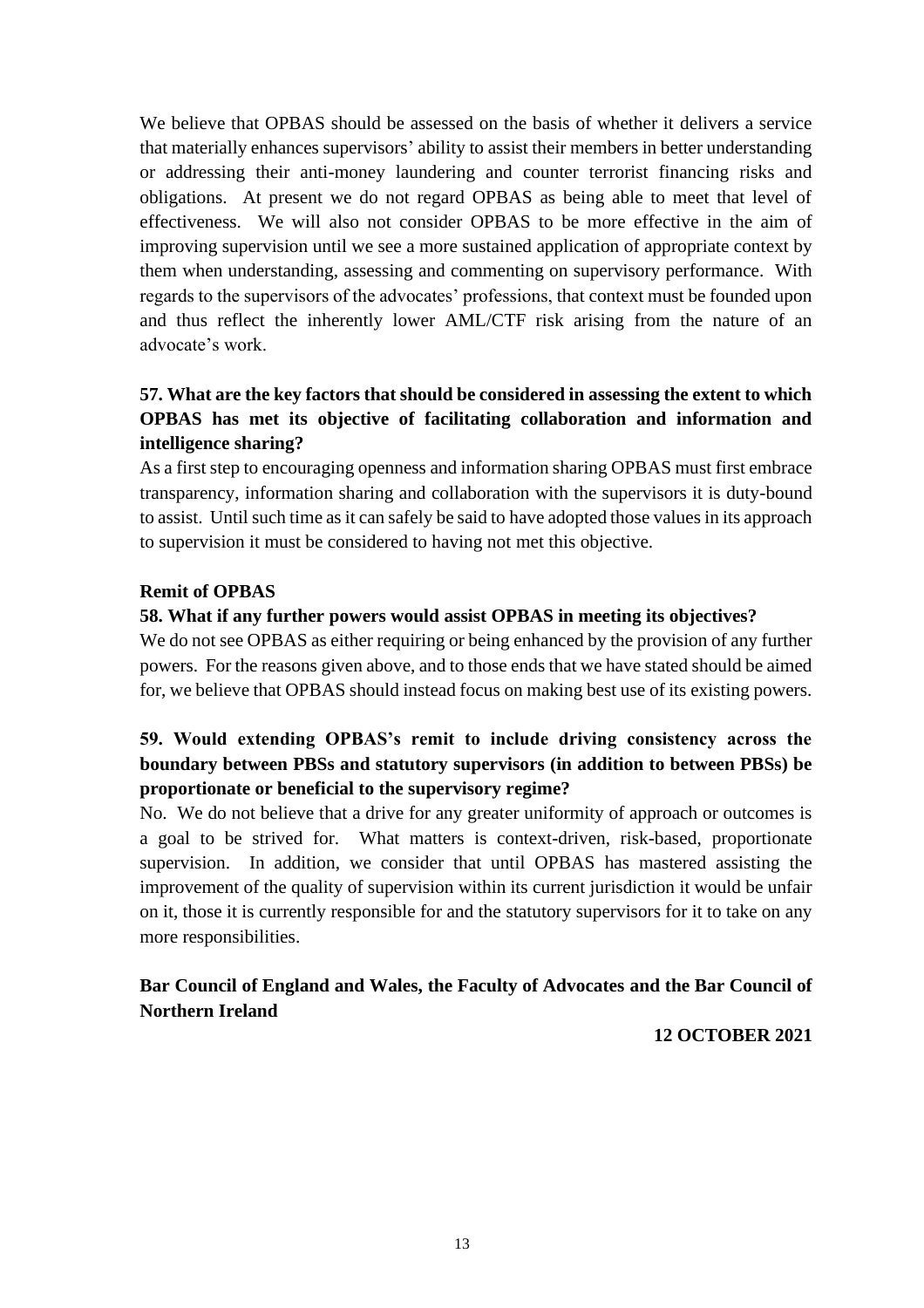*For further information please contact*

*Caitlin Lamboo The General Council of the Bar of England and Wales 289-293 High Holborn, London WC1V 7HZ 0207 6111 458 [CLamboo@BarCouncil.org.uk](mailto:CLamboo@BarCouncil.org.uk)*

*David Mulholland The Bar of Northern Ireland The Bar Library, 91 Chichester Street, Belfast BT1 3JQ 028 9056 2349 [David.Mulholland@BarofNI.org](mailto:David.Mulholland@BarofNI.org)*

> *Iain Reid Faculty of Advocates Parliament Square, Edinburgh, EH1 1RF 0131 260 5805 [Iain.Reid@Advocates.org.uk](mailto:Iain.Reid@Advocates.org.uk)*